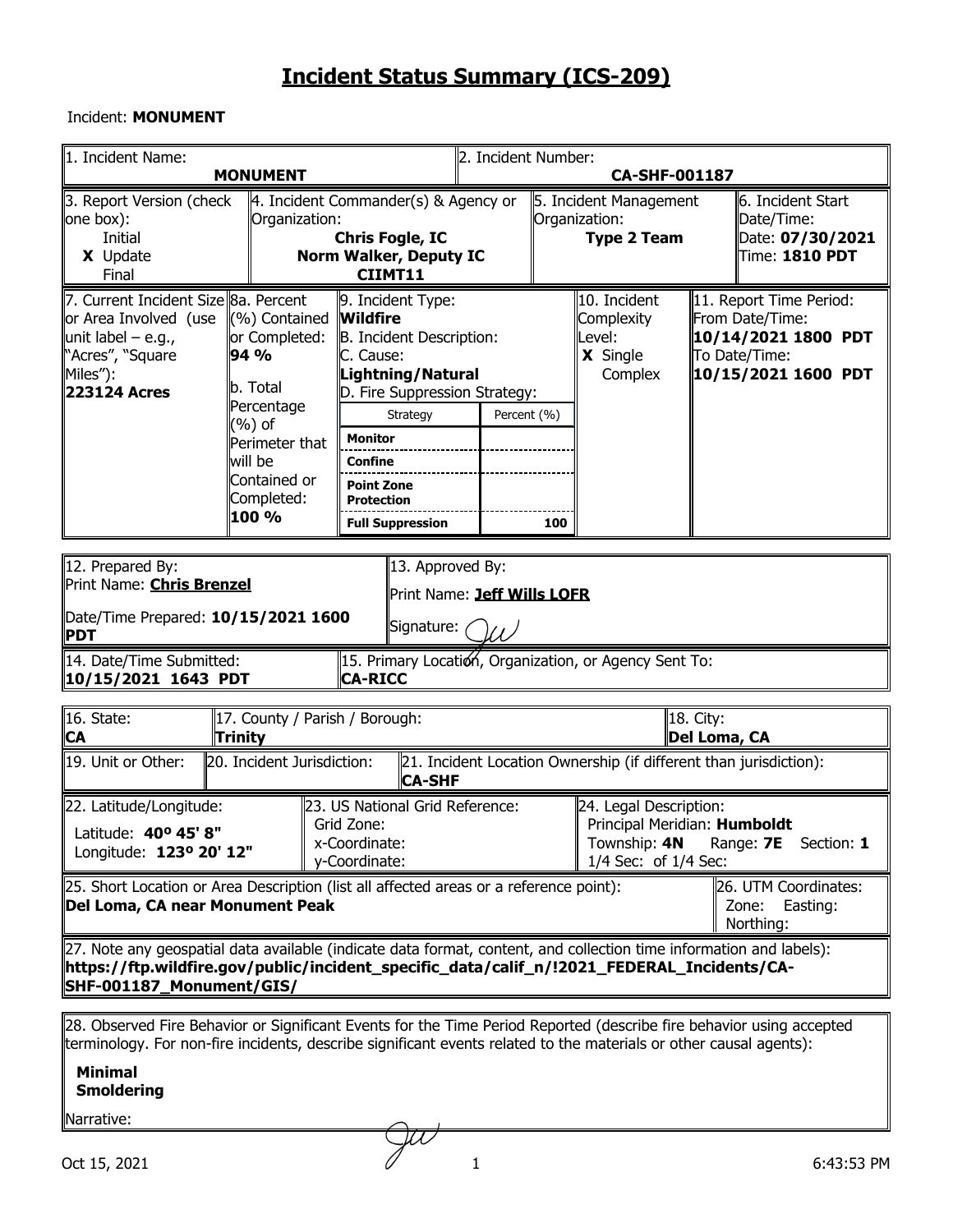#### Incident: **MONUMENT**

**Fire behavior continue to diminish with the short days and freezing overnight temperatures. Fire behavior is almost entirely confined to single trees, stump holes and slash piles. No fire growth is expected and any new start in the fire area would burn at a moderate rate of spread with average intensity.** 

29. Primary Fuel Model, Materials, or Hazards Involved (hazardous chemicals, fuel types, infectious agents, radiation, etc):

#### **Timber (Grass and Understory) Timber (Litter and Understory) Brush (2 feet)**

Narrative:

**The primary carrier of fire at lower elevations is grass and shrub mix. In the mid to upper elevation the fuels are heavy forest litter with shrubs and small trees. There are pockets of heavy dead and down. Fuels are fully cured and available for ignition.**

| 30. Damage Assessment Information (summarize<br>damage and/or restriction of use or availability to | A. Structural Summary                           | B. # Threatened (up<br>to $72$ hrs) | C. $#$<br>Damaged | $D. \#$<br>Destroyed |
|-----------------------------------------------------------------------------------------------------|-------------------------------------------------|-------------------------------------|-------------------|----------------------|
| residential or commercial property, natural resources,                                              | E. Single Residences                            |                                     |                   | 20                   |
| critical infrastructure and key resources, etc):                                                    | F. Multiple Residences                          |                                     |                   |                      |
|                                                                                                     | G. Mixed Commercial /<br>Residential            |                                     |                   |                      |
|                                                                                                     | H. Nonresidential<br><b>Commercial Property</b> |                                     |                   |                      |
|                                                                                                     | I. Other Minor Structures                       |                                     |                   | 31                   |

| 31. Public Status Summary:                          |                             |                                    | 32. Responder Status Summary: |                                             |                             |                                    |                                 |  |  |  |  |
|-----------------------------------------------------|-----------------------------|------------------------------------|-------------------------------|---------------------------------------------|-----------------------------|------------------------------------|---------------------------------|--|--|--|--|
| C. Indicate the Number of Civilians (Public) Below: |                             |                                    |                               | C. Indicate the Number of Responders Below: |                             |                                    |                                 |  |  |  |  |
|                                                     | Previous<br>Report<br>Total | A. $#$ this<br>Reporting<br>Period | <b>B.</b><br>Total<br>$#$ to- |                                             | Previous<br>Report<br>Total | A. $#$ this<br>Reporting<br>Period | <b>B.</b><br>Total #<br>to-date |  |  |  |  |
|                                                     |                             |                                    | date                          | D. Fatalities                               | n                           |                                    |                                 |  |  |  |  |
| D. Fatalities                                       | 0                           |                                    | n                             | E. With Injuries/Illness                    | 14                          |                                    | 14                              |  |  |  |  |
| E. With Injuries/Illness                            | ŋ                           |                                    | ŋ                             | F. Trapped/In Need of Rescue                | 0                           |                                    |                                 |  |  |  |  |
| F. Trapped/In Need of Rescue                        | 0                           |                                    | 0                             | G. Missing                                  | 0                           |                                    |                                 |  |  |  |  |
| G. Missing                                          | 0                           |                                    | 0                             | H. Evacuated                                | 0                           |                                    |                                 |  |  |  |  |
| H. Evacuated                                        | 0                           |                                    | n                             | I. Sheltering in Place                      | 0                           |                                    |                                 |  |  |  |  |
| I. Sheltering in Place                              | 0                           |                                    | 0                             | J. In Temporary Shelters                    | 0                           |                                    |                                 |  |  |  |  |
| J. In Temporary Shelters                            | ŋ                           |                                    | U                             | K. Have Received Mass                       | 0                           |                                    |                                 |  |  |  |  |
| K. Have Received Mass                               | 0                           |                                    | 0                             | Immunizations                               |                             |                                    | 0                               |  |  |  |  |
| Immunizations                                       |                             |                                    |                               | L. Require Immunizations                    | 0                           |                                    |                                 |  |  |  |  |
| L. Require Immunizations                            | 0                           |                                    | 0                             | M. In Quarantine                            | 0                           |                                    |                                 |  |  |  |  |
| M. In Quarantine                                    | 0                           |                                    | 0                             | N. Total # Responders Affected:             | 14                          | 0                                  | 14                              |  |  |  |  |
| N. Total # Civilians (Public)<br>Affected:          |                             |                                    |                               |                                             |                             |                                    |                                 |  |  |  |  |

| 33. Life, Safety, and Health Status/Threat Remarks:                      | 34. Life, Safety, and Health Threat |         |  |  |  |
|--------------------------------------------------------------------------|-------------------------------------|---------|--|--|--|
| 35. Weather Concerns (synopsis of current and predicted weather; discuss | Management:                         |         |  |  |  |
| related factors that may cause concern):                                 |                                     | Active? |  |  |  |
| Observed: High pressure maintained a warm and dry air mass across        | A. No Likely Threat                 | v       |  |  |  |
| the fire are Friday, resulting in sunny skies and light, terrain driven  | I B. Potential Future Threat        |         |  |  |  |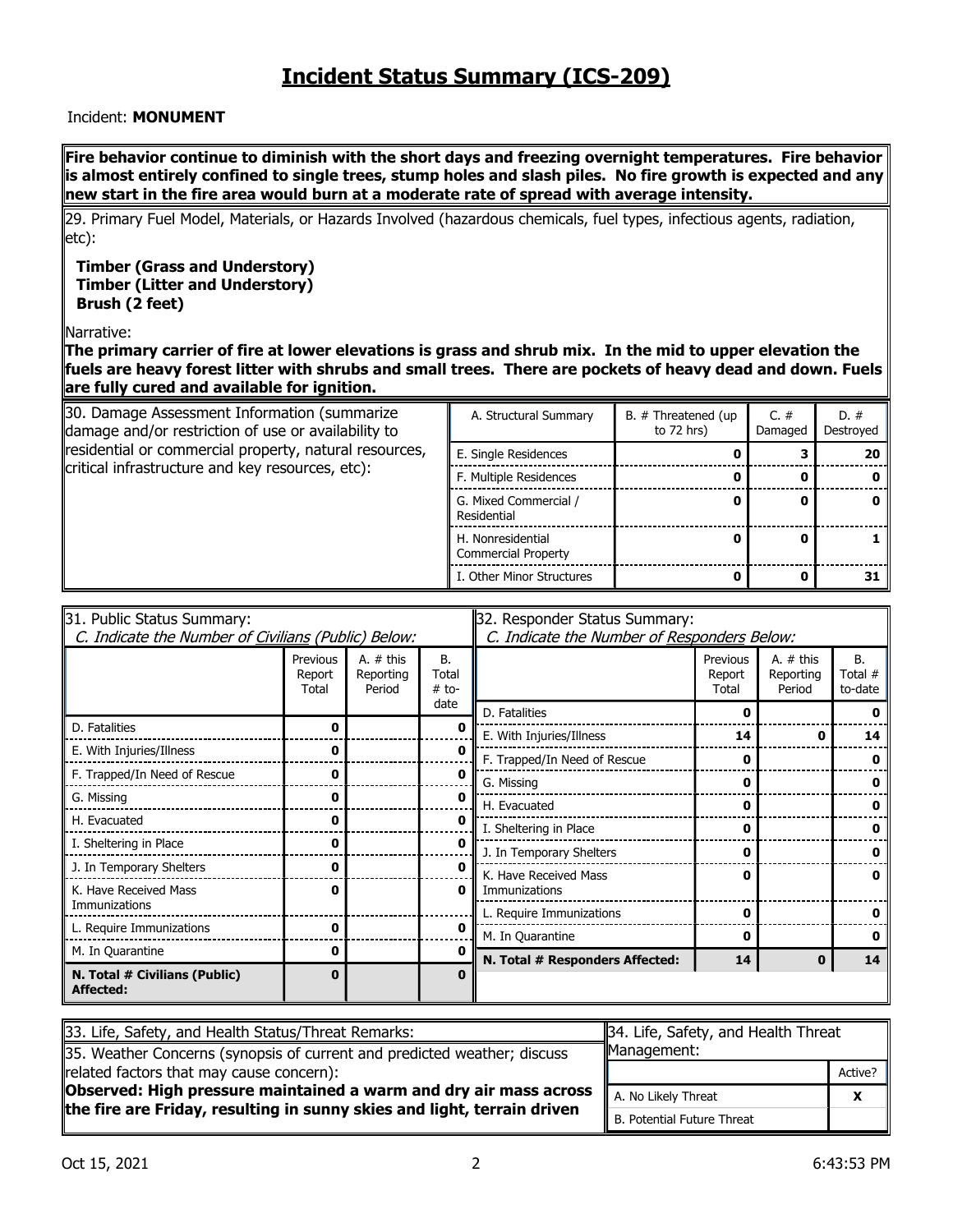#### Incident: **MONUMENT**

**winds. Temperatures warmed into the 70s from the valley bottoms through mid-slope, with upper 60s observed over the higher slopes and ridgelines. Afternoon humidity values were in the 15-25% range. Forecast: This high will bring one more day of warm and dry conditions across the fire Saturday. High temperatures in the 70s can be expected across much of the fire area Saturday afternoon, with low 80s along the lower elevations. Humidity will again fall into the 15-25% range. Winds will continue to remain light and terrain driven across lower and mid slopes, with south winds of 4 to 8 mph with gusts around 12 mph along upper slopes and ridgelines. This high will move east Sunday, as a cold front pushes through the area late Sunday afternoon through Sunday evening. A band of rain will accompany this front, along with cooler temperatures and higher humidity. Light snow will be possible above 5000 feet later Sunday evening before precipitation ends Sunday night.** 

|                                   | Active? |
|-----------------------------------|---------|
| C. Mass Notifications in Progress |         |
| D. Mass Notifications Completed   |         |
| E. No Evacuation(s) Imminent      |         |
| F. Planning for Evacuation        |         |
| G. Planning for Shelter-in-Place  |         |
| H. Evacuation(s) in Progress      |         |
| I. Shelter-in-Place in Progress   |         |
| J. Repopulation in Progress       |         |
| K. Mass Immunization in Progress  |         |
| L. Mass Immunization Complete     |         |
| M. Quarantine in Progress         |         |
| N. Area Restriction in Effect     |         |
| O. Road Closure                   | x       |
| P. Trail Closure                  | X       |
| Q. Area Closure                   | x       |

|           | 36. Projected Incident Activity, Potential, Movement, Escalation, or Spread and influencing factors during the next<br>loperational period and in 12-, 24-, 48-, and 72-hour time frames:                                                                                                                                                                                                                                                                                |
|-----------|--------------------------------------------------------------------------------------------------------------------------------------------------------------------------------------------------------------------------------------------------------------------------------------------------------------------------------------------------------------------------------------------------------------------------------------------------------------------------|
| 12 hours: | Minimal fire activity expected with some pockets of increased activity. Smoldering in deep duff<br>and heavy fuels continues. Interior pockets continue to hold heat. Potential for roll out remains<br>as trees burnout. No expected increase in the fire perimeter.<br>Mostly clear, with a low around 48. West northwest wind around 5 mph becoming calm.                                                                                                             |
|           | Smoldering in areas of deep duff, stumps, dead and down will continue. The potential for reburn<br>in areas of heavy needle drop will continue. Start of a warming and drying trend for the rest of<br>24 hours: the week.<br>Sunny, with a high near 72. South southwest wind 3 to 5 mph.                                                                                                                                                                               |
| 48 hours: | Minimal fire activity expected with an increase in RH. Smoldering in areas of deep duff, stumps,<br>dead and down expected.<br>Rain after 11am. High near 53. South wind 8 to 10 mph. Chance of precipitation is 90%. New<br>precipitation amounts between a quarter and half of an inch possible. Rain showers likely before<br>11pm, then a slight chance of rain and snow showers.                                                                                    |
|           | Minimal fire activity expected, heavies continue to hold heat and consume. Re-burn potential<br>72 hours: persists.<br>Mostly sunny, with a high near 49. Light and variable wind.                                                                                                                                                                                                                                                                                       |
|           | Tuesday - A slight chance of rain after 11am. Mostly sunny, high near 56.<br>Tuesday Night Rain likely, mainly after 11pm. Mostly cloudy, low around 41.<br>Wednesday - Rain likely, mainly before 11am. Mostly cloudy, high near 48.<br>Wednesday Night A chance of rain. Cloudy, low around 45.<br>Anticipated after 72 hours: Thursday A chance of rain. Mostly cloudy, with a high near 57.<br>Thursday Night A chance of rain. Mostly cloudy, with a low around 47. |
|           | Friday Rain likely. Mostly cloudy, with a high near 58.                                                                                                                                                                                                                                                                                                                                                                                                                  |
|           | 37. Strategic Objectives (define planned end-state for incident):<br>Management Objectives:<br>Ensure safety for firefighters and the public through hazard recognition and application of the risk                                                                                                                                                                                                                                                                      |

**management process.**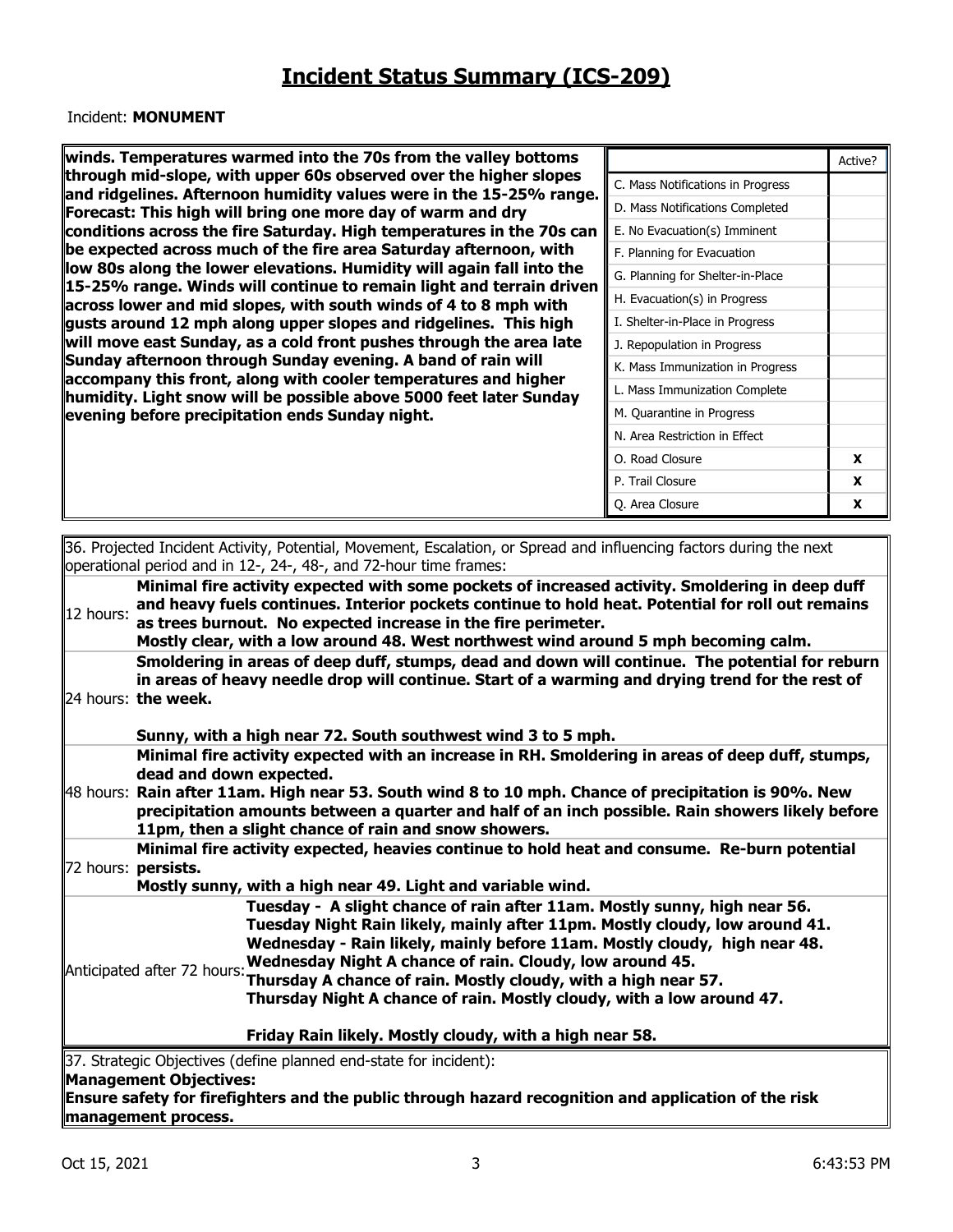#### Incident: **MONUMENT**

**Protect property - both public and private - including the following assets: Hwy 299 corridor, commercial timber lands, natural resource values of Trinity Alps Wilderness, designated wild and scenic rivers and inventory roadless areas.** 

**Mitigate the spread of Covid-19, abiding by local measures, and enforcing and instituting 2020 precautions.** 

**Integrate with cooperating agencies to protect private and public property of Junction City, Burnt Ranch, Trinity Village, Hayfork and Hyampom.** 

**This is a full suppression incident. Roads, ridges, and other natural or manmade breaks and features will be utilized to increase holding opportunities to keep the fire as small as possible.** 

**Operational Objectives:** 

**Protect values of concern by ensuring fire remains in current footprint.** 

**Provide aerial resources for initial attack within the Temporary Flight Restriction area.** 

**Coordinate with resource advisors to minimize natural and cultural resource damage. Conduct suppression repair activities in line with the objectives identified in the Fire Suppression Repair Plan.** 

38. Current Incident Threat Summary and Risk Information in 12-, 24-, 48-, and 72-hour timeframes and beyond. Summarize primary incident threats to life, property, communities and community stability, residences, health care facilities, other critical infrastructure and key resources, commercial facilities, natural and environmental resources, cultural resources, and continuity of operations and/or business. Identify corresponding incident-related potential economic or cascading impacts:

**Communities: Numerous communities were affected by the fire and as the fire threat continues to diminish, the main threat will be unstable slopes and hazard trees near homes and critical travel routes. Emergency suppression repair work is being done to stabilize areas that were impacted by suppression activities, but a threat of mud and debris flows from late fall and winter rains could heavily impact these areas before the work can be completed.** 

**Commercial: Recreation industry, including river rafting, guide operations, fishing and hunting, and tourism continue to be impacted by the closures. These closures reduces the number of people visiting the area effecting tax revenue and sales at local business that count on income related to these outdoor activities.** 

12 hours: **Infrastructure: PG&E Transmission lines, PG&E and Trinity County PUD distribution lines, PG&E substations, domestic water sources including streams, rivers, and wells. Hazard trees and the movement of burned unstable slopes could impact the 299 which is the major East/West travel corridor to the coast. Any heavy rains could cause serious impacts to highway. Natural resources: Trinity Alps Wilderness.** 

**Threatened and Endangered Species and habitat: Northern Spotted Owl, Fisher, Coho Salmon, Chinook Salmon.** 

**Watersheds: Mainstem and East Fork North Fork Trinity River watershed with anadromous fish habitat.** 

**Cultural: Archeologic sites including historic and pre-historic. Native American cultural, ceremonial, and botanical sites.** 

24 hours: **Threats will remain.**

48 hours: **All threats remain. Rain arrives heaviest totals on western flanks of the fire and diminishing to the east. This could cause movement of the unstable burned slopes and effecting travel corridors**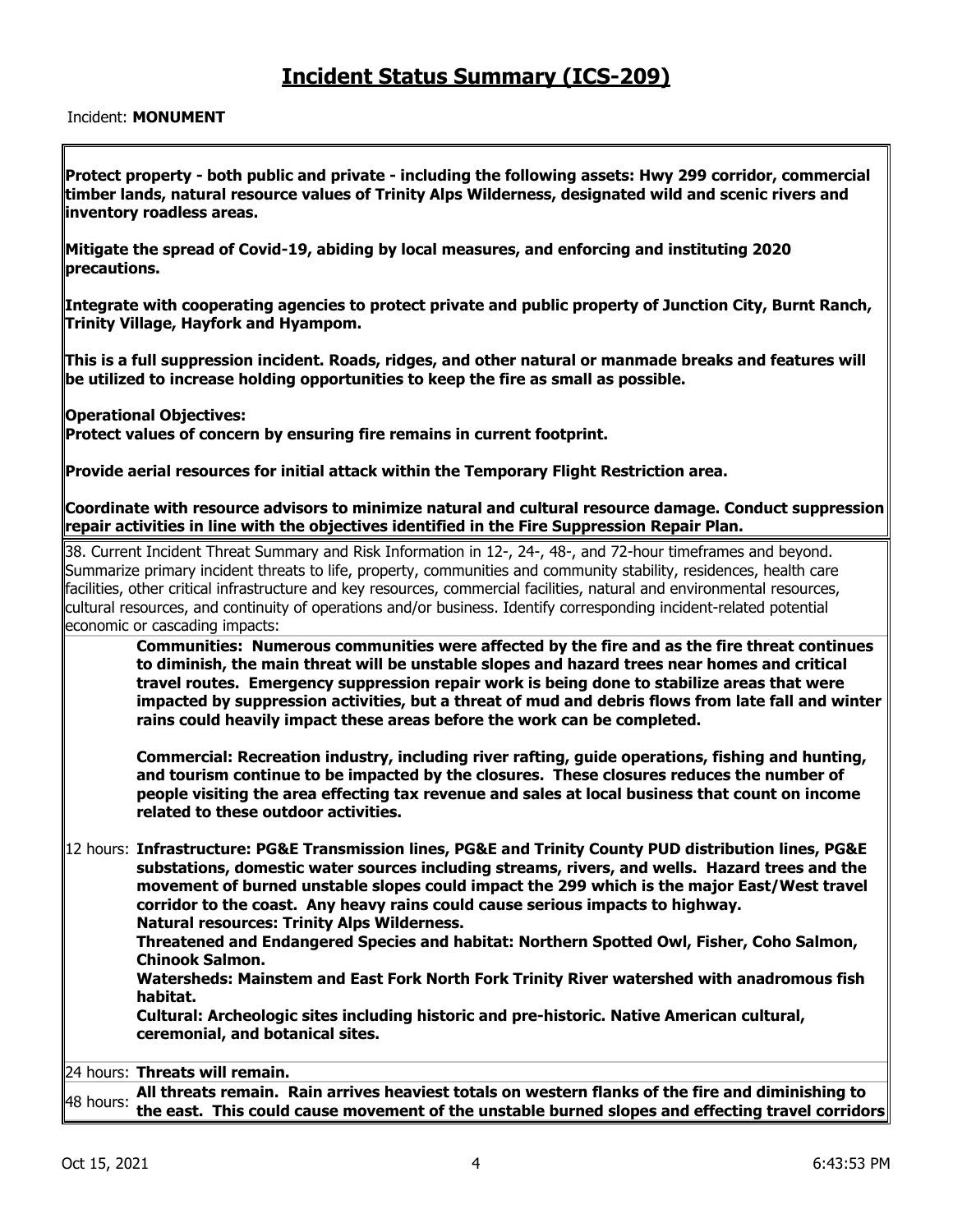#### Incident: **MONUMENT**

| and infrastructure. Theses conditions could also make driving hazardous.                                                                                                                                                                                                                   |
|--------------------------------------------------------------------------------------------------------------------------------------------------------------------------------------------------------------------------------------------------------------------------------------------|
| 72 hours: This rain could be locally heavy at times.                                                                                                                                                                                                                                       |
| All areas previously discussed will could still be impacted. Weather will be<br>Anticipated after 72 hours: changing and a period of wetting rain is now forecast for the coming week and<br>guidance is indicating possibility of rain and snow mix and thunderstorms along<br>the coast. |
| 39. Critical Resource Needs in 12-, 24-, 48-, and 72-hour timeframes and beyond to meet critical incident objectives. List<br>resource category, kind, and/or type, and amount needed, in priority order:                                                                                  |
| 3- Type 2 Crews, 4-TFLD, 4- HEQB, 3- Feller Bunchers, 4- FELB, 5- FMODS, 4- Skidders, 1- Type 1<br>12 hours:<br>grader.                                                                                                                                                                    |
| 24 hours: Remain critical.                                                                                                                                                                                                                                                                 |
| 48 hours: Still needed to meet incident objectives.                                                                                                                                                                                                                                        |
| 72 hours: Critical to incident.                                                                                                                                                                                                                                                            |
| Anticipated after 72 hours: Any unfilled resources remain critical to incident success.                                                                                                                                                                                                    |
| $\#$ 0. Strategic Discussion: Explain the relation of overall strategy, constraints, and current available information to:<br>1) critical resource needs identified above,                                                                                                                 |
| 2) the Incident Action Plan and management objectives and targets,                                                                                                                                                                                                                         |
| 3) anticipated results.<br>Explain major problems and concerns such as operational challenges, incident management problems, and social,                                                                                                                                                   |
| political, economic, or environmental concerns or impacts.                                                                                                                                                                                                                                 |
| Ensure current level of containment is not compromised by monitoring and patrolling by air in a effort to                                                                                                                                                                                  |
| $\ $ minimize impacts to communities and values at risk. Fire continues to smolder in the Divisions I and L,                                                                                                                                                                               |
| $\parallel$ although the threat continues to diminish. The current strategy being implemented is prioritized in the                                                                                                                                                                        |
| $ $ following order: life, structure defense/perimeter control, suppression rehab and hazard tree mitigation.<br>$\parallel$ The overall objective is meet strategic goals while also targeting a transfer of the incident to a local                                                      |
| $\,$ organization in the next 7 days. This is dependent on maintaining the current workforce through                                                                                                                                                                                       |
| $ $ replacement of resources as they time out and increasing some specific resource types to meet the need of $ $                                                                                                                                                                          |
| $ $ the suppression rehab standards. Approximately 51% suppression repair lines have been repaired<br>including hazard tree mitigation and 162 miles remain.                                                                                                                               |
| 41. Planned Actions for Next Operational Period:                                                                                                                                                                                                                                           |
| Keep fire within existing containment lines and monitor areas of the fire within the wilderness. Continue                                                                                                                                                                                  |
| to determine the appropriate number, type, and kinds of resources to accomplish planned repair work.                                                                                                                                                                                       |
| Reduce hazards along travel corridors within the fire interior. Utilize the suppression repair plan in<br>coordination with resource advisors to implement and track suppression repair. Repair and suppression                                                                            |
| resources will backhaul excess equipment with an emphasis on accountable property. Remote areas of                                                                                                                                                                                         |
| the fire will be monitored and patrol by air.                                                                                                                                                                                                                                              |
| 42. Projected Final Incident Size/Area (use unit label - e.g., "Acres", "Square Miles"): 225,000                                                                                                                                                                                           |
| 43. Anticipated Incident Containment or Completion Date: 11/01/2021                                                                                                                                                                                                                        |
| 44. Projected Significant Resource Demobilization Start Date:                                                                                                                                                                                                                              |
| 45. Estimated Incident Costs to Date: \$158,481,401.00                                                                                                                                                                                                                                     |
| 46. Projected Final Incident Cost Estimate: \$162,000,000.00                                                                                                                                                                                                                               |
| $\parallel$ 47. Remarks (or continuation of any blocks above $-$ list block number in notation):                                                                                                                                                                                           |
| All State Resources from states other than CA remain consolidated under the State Column Incident<br>continues to be managed from the ICP in Redding with operational and overhead working from three                                                                                      |
| camps Weaverville, Hayfork and Willow Creek. As work is completed is being completed base camps will                                                                                                                                                                                       |
|                                                                                                                                                                                                                                                                                            |
| $\,$ be shutting down. The current plan is to shut down Willow Creek Camp on 10/16, Weaverville Camp                                                                                                                                                                                       |
| 10/19 and moving all remaining resources to Hayfork Camp. Looking out at the longer term forecast<br>there is the potential next week for the first in a series of wetting storms and high elevation snow over the                                                                         |